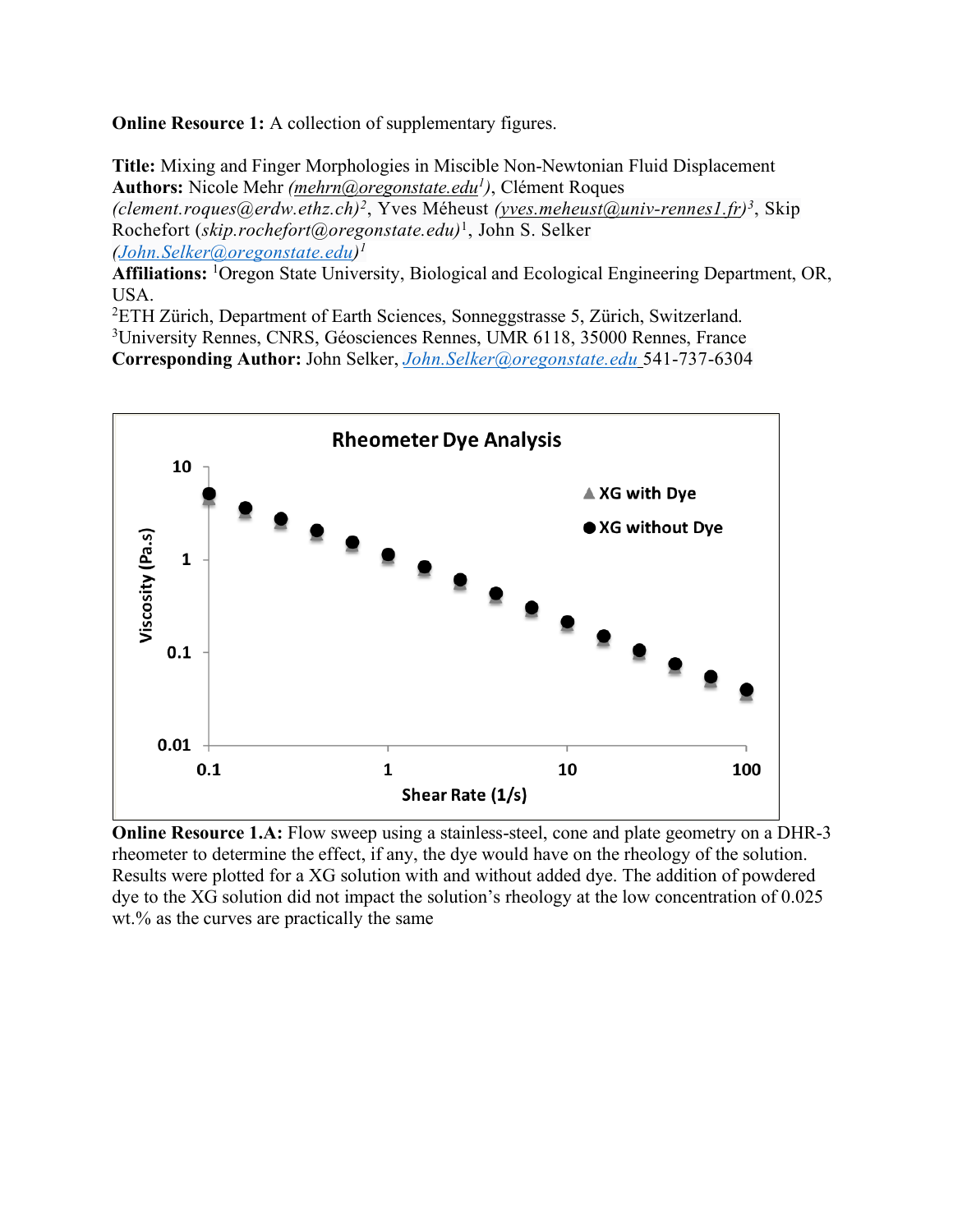

**Online Resource 1.B** An example flow sweep using a stainless-steel, cone and plate geometry on a DHR-3 rheometer, which was performed prior to each experimental run to ensure the reproducibility of the XG solutions' rheology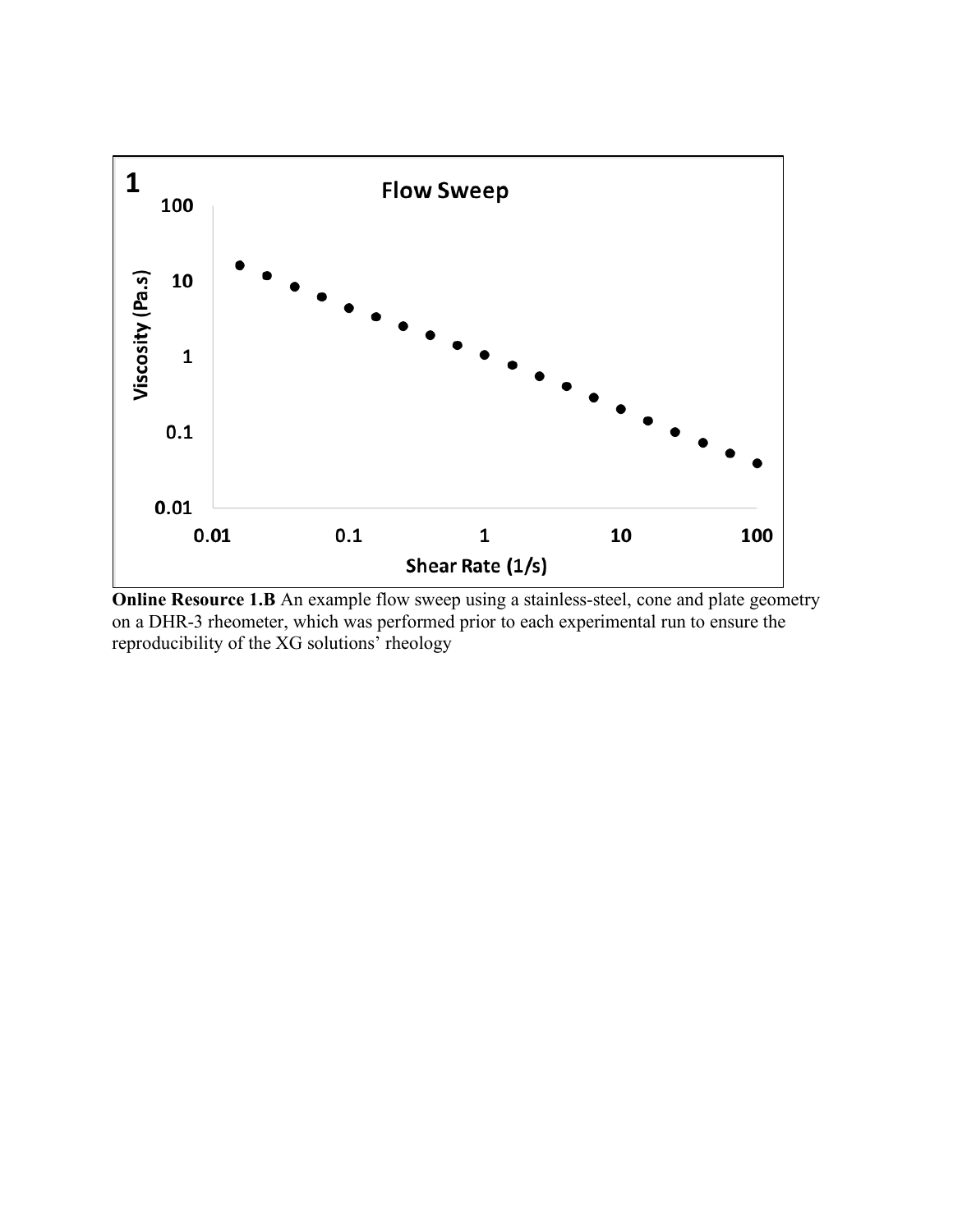

**Online Resource 1.C** A power law function was found to be consistent with the viscosity and shear rate curves with a power law index of  $n=0.3$  ( $0\le n\le 1$ ). 0.3 was obtained from  $n-1=-0.7$  from the slope of the fitted line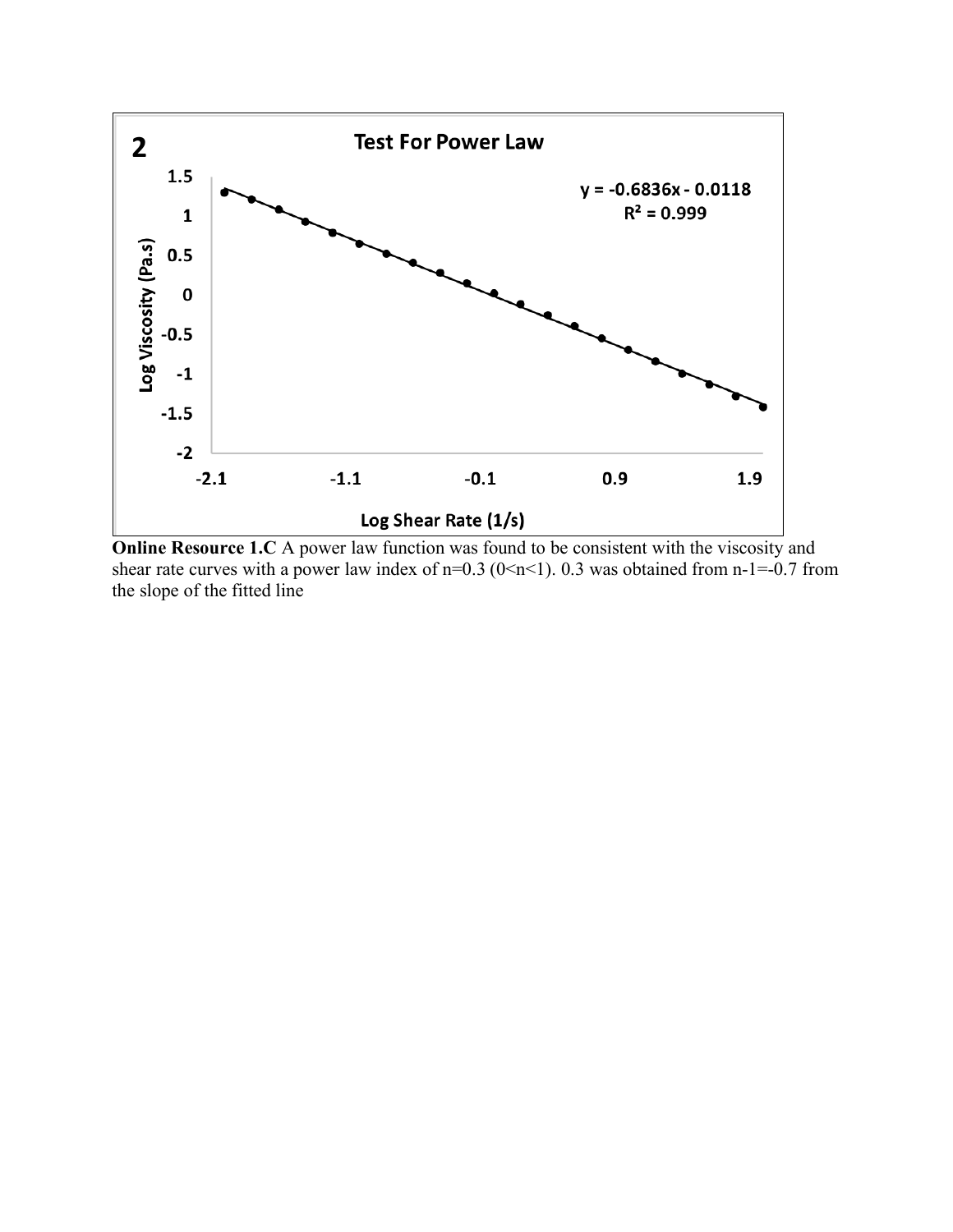

**Online Resource 1.D** Plot of viscosity and stress curves obtained from using a stainless-steel, cone and plate geometry on a DHR-3 rheometer for various concentrations of XG (0.1%-0.3% concentration XG). No yield stress was observed at the concentration of 0.3% XG, which was the concentration used for the study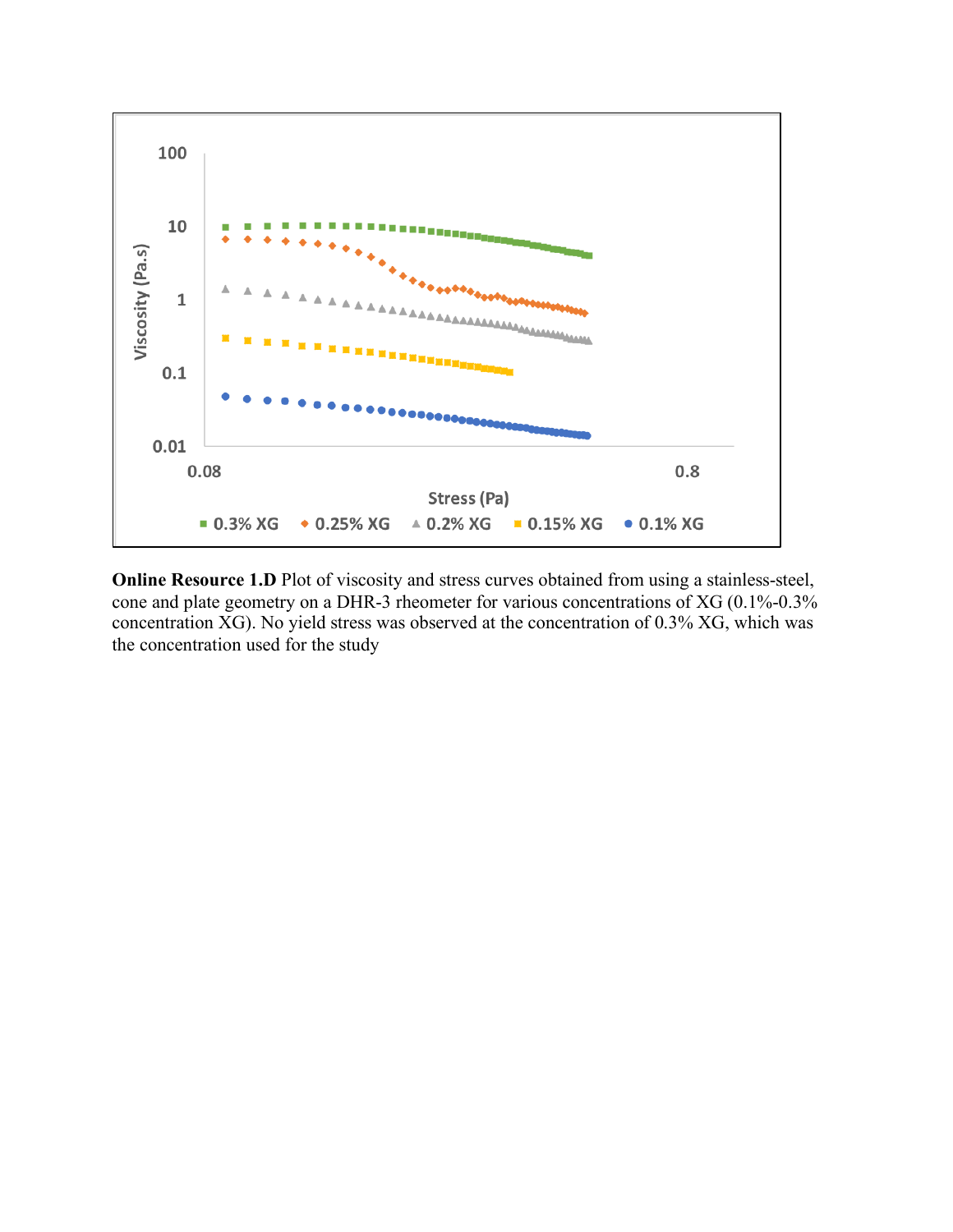

**Online Resource 1.E** Calibration curve which relates pixel intensity to concentration of XG. The calibration curve was constructed using the Beer-Lambert Law, which is written below. The upper and lower confidence intervals are denoted by the dashed lines. The natural log of pixel intensity over background light intensity and concentration\*aperture follows a linear relationship. The lower 95% confidence interval was used for image analysis

$$
I = I_0 e^{za}
$$

$$
\ln \frac{I}{I_0} = abc
$$

*a* is the aperture, *z* is the absorbance, *I* is the intensity  $I_0$  is the background intensity, *c* is concentration and *b* is a constant.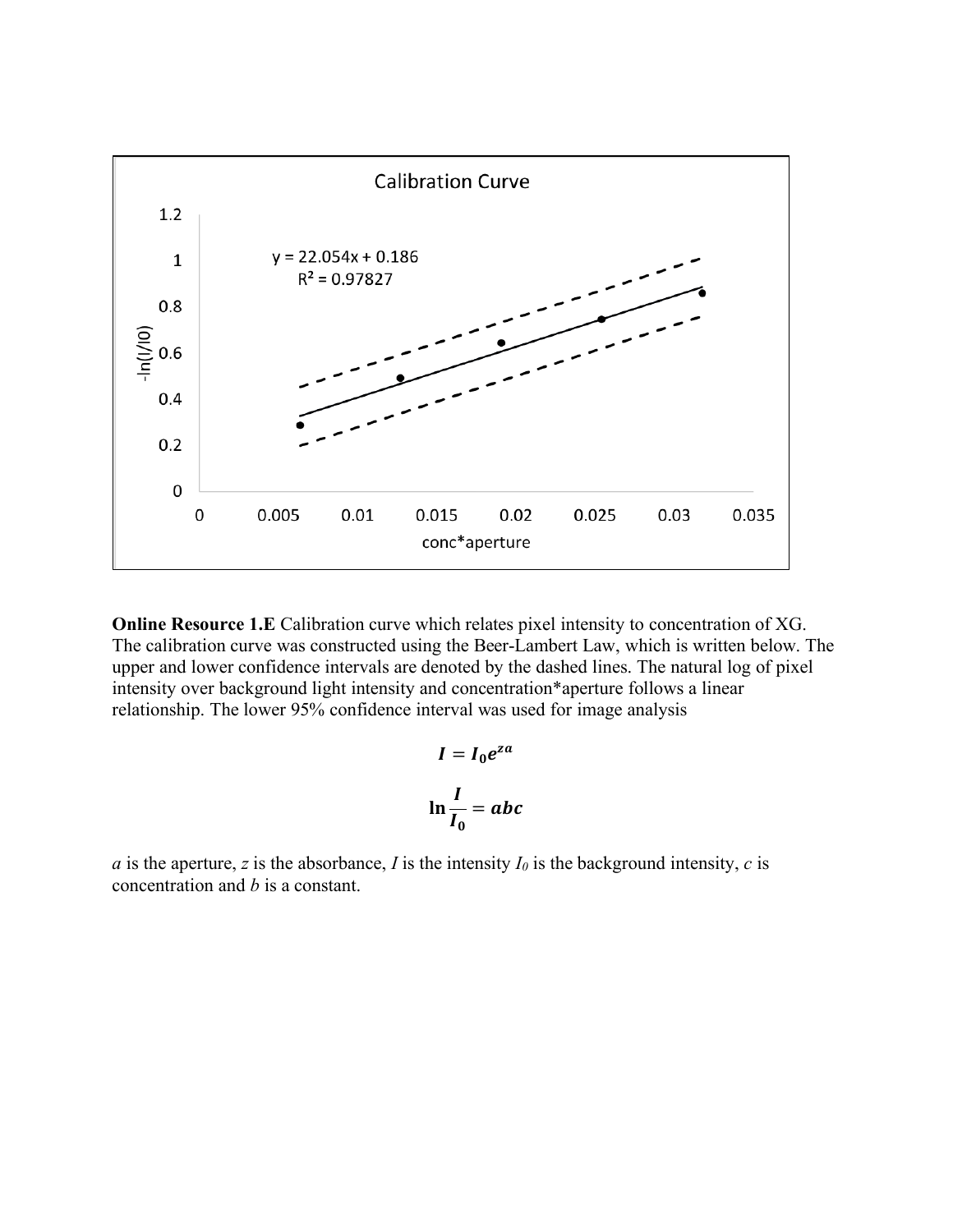

**Online Resource 1.F** Average interface velocity is plotted against mean radial distance of the interface for the injection phase. The mean velocity of the interface follows a  $\frac{1}{r}$  relationship. A power law function with a, *b* exponent of -1 is fit to the data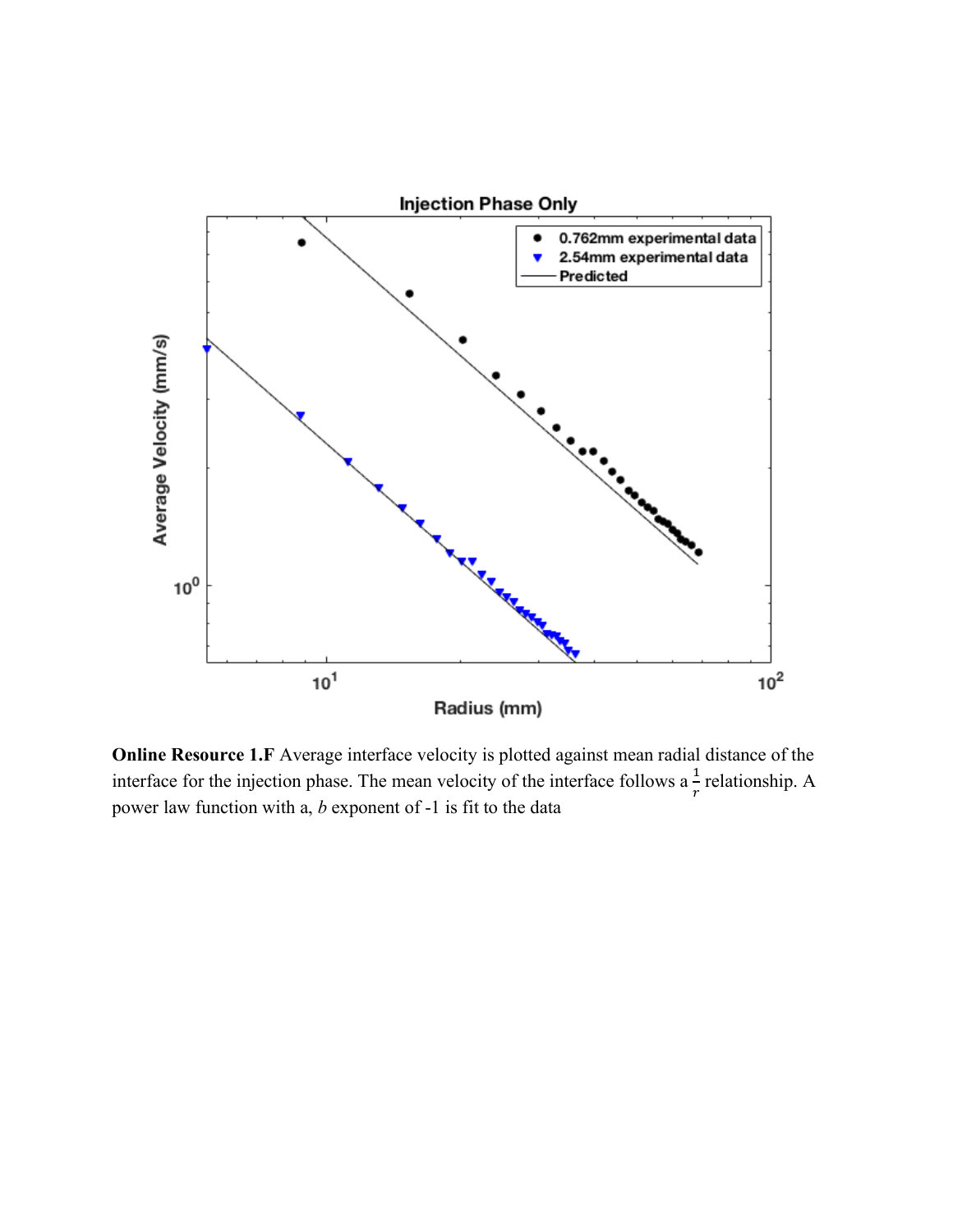

**Online Resource 1.G** Pressure data measured by the inline pressure sensor and the regional area of injected XG obtained by image analysis is plotted. **(A)** Data from an experiment with an injection rate of 1 ml/min and a withdrawal rate of 10 ml/min. **(B)** Data from an experiment with an injection rate of 1 ml/min and a withdrawal rate of 5 ml/min. Area of the XG region increased during the injection phase and decreased during the withdrawal phase. A pressure signal and area signal were detected as the XG dynamically moved in the Hele-Shaw cell. Changes in pressure and area data can be seen clearly as the syringe pump switched from the injection phase to the withdrawal phase. The first line, B, marks the end of the injection phase. The second line, C, marks the start of the withdrawal phase. The third line, D, marks the time when the first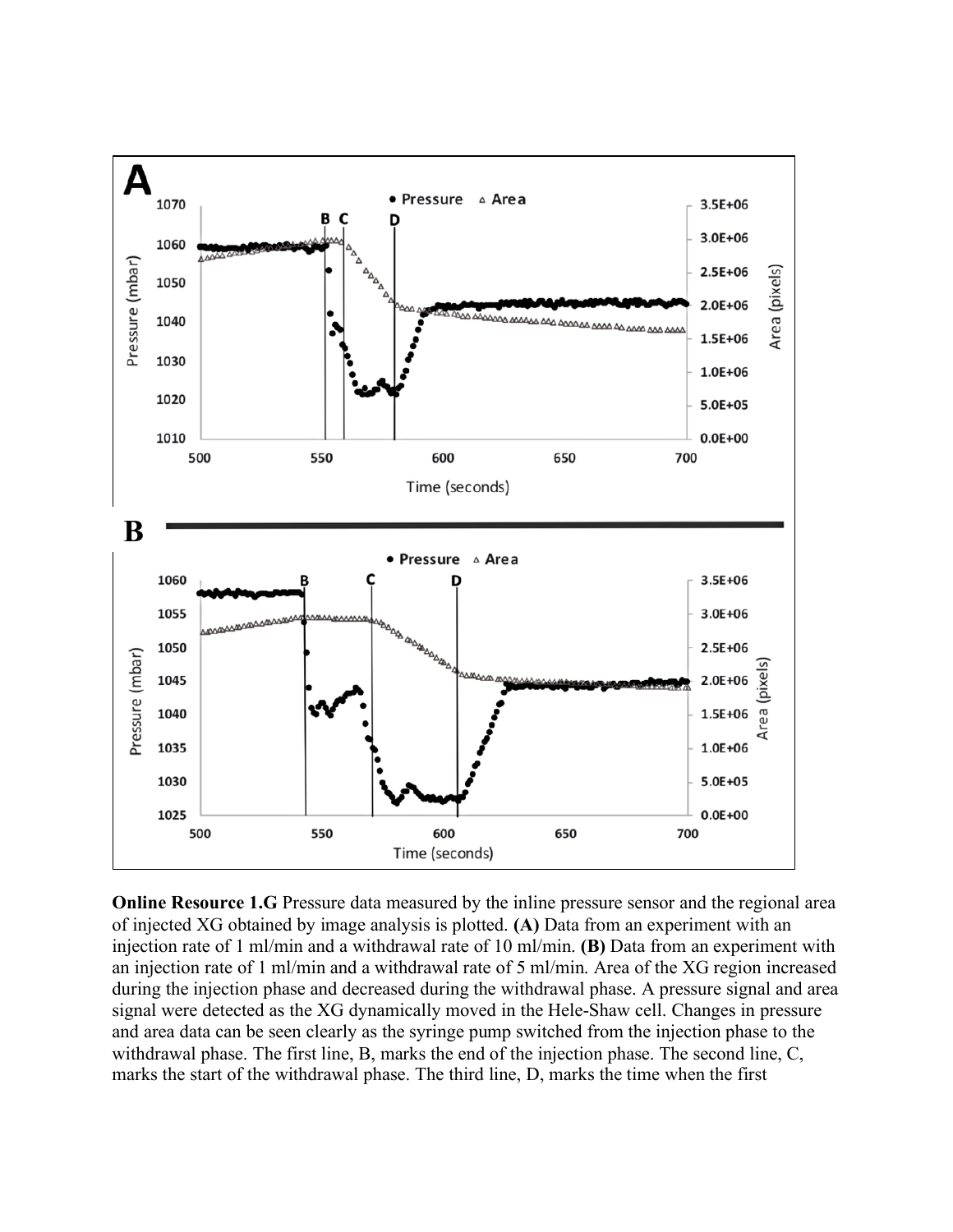instability reached the withdrawal site. The pressure and area data confirm that the lag time between letters B and C was due to hysteresis in the syringe pump



**Online Resource 1.H** Volume of XG in the cell at breakthrough of the first finger is plotted against flow rate. Experiments with two sets of apertures are plotted with various flow rates. A mixing fringe was observed in the 0.762mm aperture experiments (blue circles) while a mixing fringe was not observed in the 1.27mm aperture experiments (orange circles). For both sets of apertures, as flow rate increased, the volume of fluid left in the cell at finger breakthrough decreased. The higher the flow rate, the lower the viscosity ratio for the XG and water. Therefore, instability development is delayed longer for the higher flow rates. Thus, allowing a higher volume of XG to exit the cell. The blue triangles represent data from experiments with a slow injection rate of 1 mL/min and fast withdrawal rate. The slow injection rate was used to prevent the formation of the mixing fringe. More fluid was recovered when the mixing fringe was not present